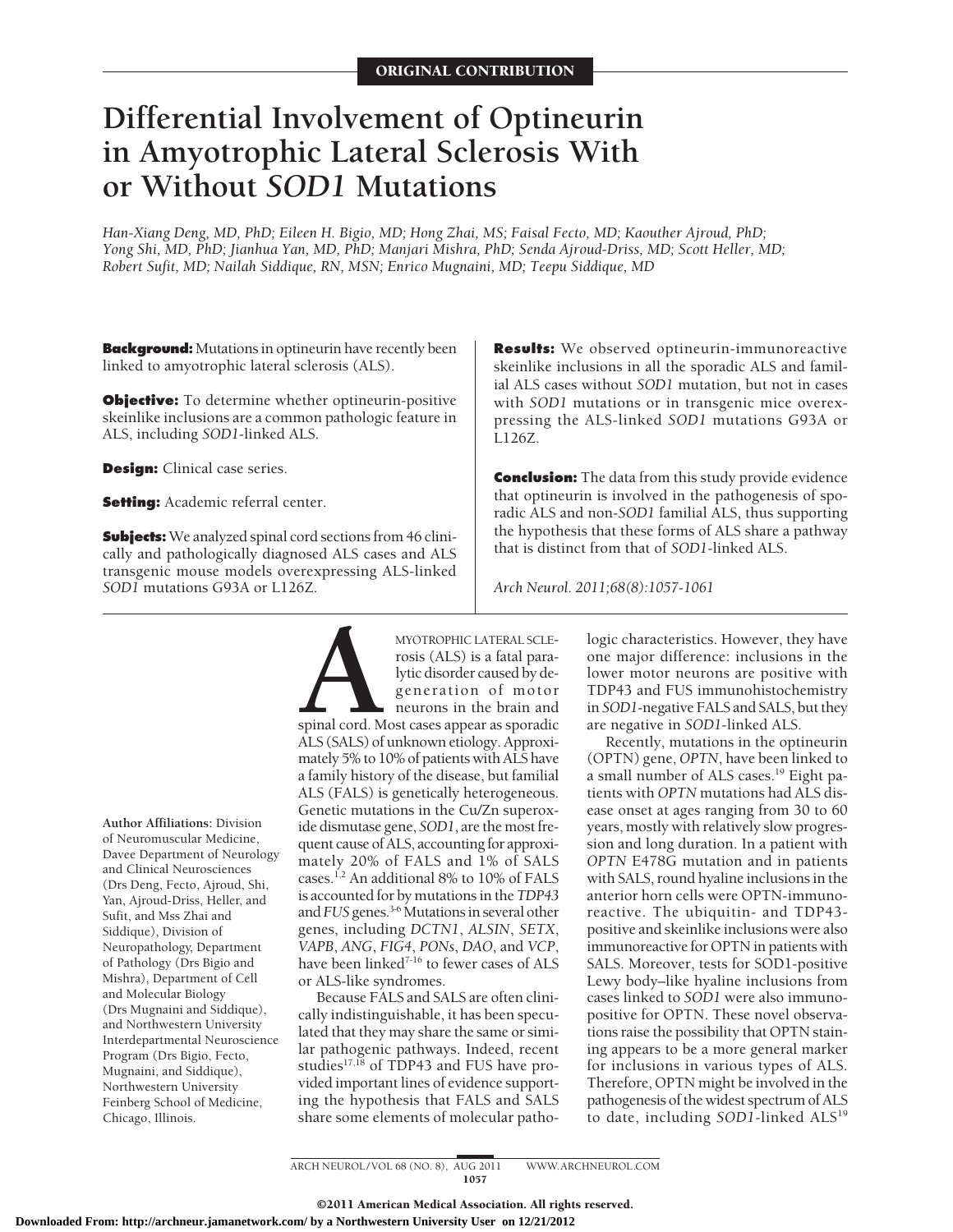

**Figure 1.** Optineurin (OPTN)-immunoreactive inclusions in amyotrophic lateral sclerosis (ALS). Representative OPTN-immunoreactive inclusions were detected by antibody C-term in sporadic ALS (SALS) (A-C and F) and non-*SOD1* familial ALS (FALS) (D and E). The typical skeinlike inclusions in soma and neurites are shown by small arrows and arrowheads, respectively. Some inclusions appeared to be compact (large arrowhead in panel F). Representative Bunina bodies (large arrow in panel G) stained with hematoxylin and eosin (H&E) were destained, then restained with OPTN antibody and were negative for OPTN (H).

rather than just SALS, although *SOD1*-linked ALS is thought to have a pathogenic mechanism distinct from other forms of ALS.17,18

Immunostaining of spinal cord autopsy samples reveals immunoreactive intracellular structures that might be related to the pathogenic processes. Many factors may influence immunostaining, such as sensitivity and specificity of the antibodies, tissue preservation and processing, and detection protocols.<sup>17</sup> Nevertheless, certain structures detected by immunostains are unique and diagnostic for some diseases. In ALS, the skeinlike inclusions in the spinal anterior horn cells are usually considered to be characteristic of ALS; they have not been reported in other neurodegenerative disorders. The protein composition of skeinlike inclusions may vary depending on the cause of ALS; they are not easily seen with hematoxylin-eosin staining, but can be readily detected by immunohistochemistry with antibodies against ubiquitin and p62. It has been shown<sup>17,18</sup> that SOD1-positive skeinlike inclusions are present in ALS cases with *SOD1* mutations, but not in other types of ALS. On the other hand, TDP43 and FUS-positive skeinlike inclusions are present in SALS and most FALS cases, but not in those with *SOD1* mutations. Because TDP43 and FUS appear to be mutually exclusive from SOD1 in skeinlike inclusions, it remains unclear whether OPTN-positive skeinlike inclusions are a common pathologic feature in ALS, especially *SOD1* linked ALS.

In this study, we analyzed a large series of postmortem tissues with immunostaining to further explore the possible involvement of OPTN in different types of ALS.

## METHODS

# **CASES**

We analyzed spinal cord sections from 46 clinically and pathologically diagnosed ALS cases, including SALS (n=32) and FALS  $(n=14)$ . Among the 14 FALS cases, 6 were linked to mutations in *SOD1* (A4V [4 cases]; and G85R [2 cases]). Spinal cord control sections without ALS (n=6) were also included in this study. In total, 52 cases were analyzed. In addition, spinal cord sections from well-characterized ALS transgenic mouse models overexpressing ALS-linked *SOD1* mutations G93A or L126Z were included.<sup>20,21</sup> In general, 2 to 3 spinal cord sections were analyzed for each case. More sections (up to 8) were analyzed in 8 cases with extensive motor neuron loss.

## **WESTERN BLOT, IMMUNOHISTOCHEMISTRY, AND CONFOCAL MICROSCOPY**

Western blot, immunohistochemistry, and confocal microscopy were performed using previously described methods.17 The epitope retrieval was carried out using a high-pressure chamber.17 Two affinity-purified polyclonal antibodies against OPTN were tested: (1) OPTN C-term polyclonal antibody (amino acids 571-591, 0.2 µg/mL, catalog No. 100000; Cayman Chemical, Ann Arbor, Michigan) and (2) OPTN INT polyclonal antibody (amino acids 115-130, 1.0 µg/mL, catalog No. 100002; Cayman Chemical). These are the same antibodies that were used by Maruyama and coworkers<sup>19</sup> in their novel investigation. The other antibodies, including those against ubiquitin, p62, TDP43, FUS, and SOD1, were the same as previously described.<sup>17,20</sup> For testing the immunoreactivity of the small eosinophilic Bunina bodies, we first identified Bunina bodies in motor neurons in the ALS spinal cord sections stained with hematoxylin-eosin (**Figure 1**G). After photography, we removed the coverslips from the slides in xylene and destained the sections in alcohol. The sections were then restained with immunohistochemistry, using the OPTN antibody. The immunoreactivity of the Bunina bodies was examined microscopically, using the previous hematoxylin-eosin photographs as reference.

#### RESULTS

The 2 OPTN polyclonal antibodies that we tested (Cterm and INT) were the same ones used in a previously reported study.19 Both antibodies yielded immunoreactive signals in the spinal cord sections of 5 SALS cases. Because the signal generated with antibody C-term was more robust and Western blot with antibody C-term revealed a single band of expected size (eFigure; http: //www.archneurol.com), we used that antibody throughout this study. Immunohistochemical staining of the spinal cord sections revealed that OPTN-immunoreactive skeinlike inclusions were present in some of the spared spi-

ARCH NEUROL/VOL 68 (NO. 8), AUG 2011 WWW.ARCHNEUROL.COM 1058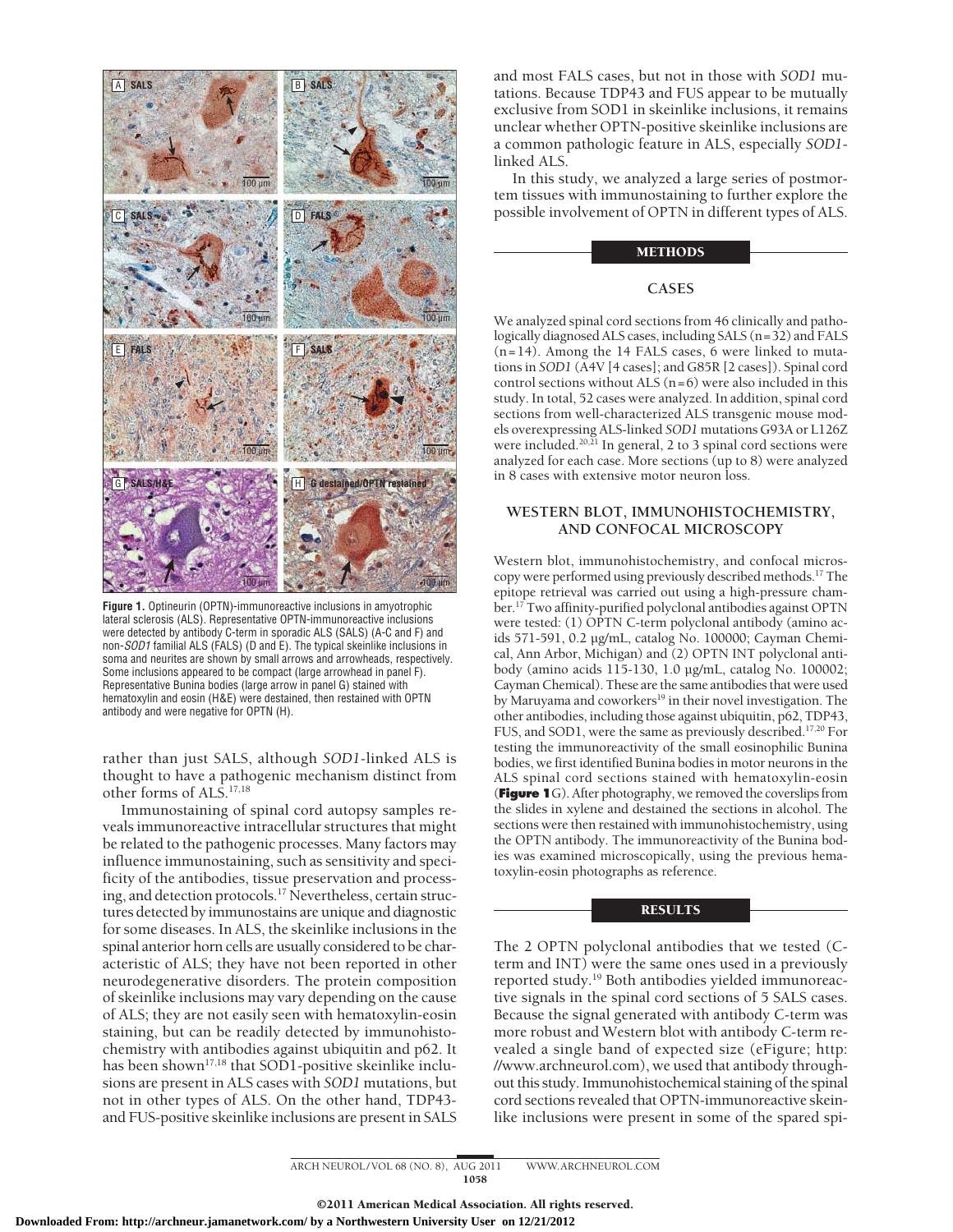nal anterior horn neurons from all 32 SALS cases (Figure 1A-C), supporting the hypothesis that OPTN is involved in the pathogenesis of SALS.19 The OPTNimmunoreactive skeinlike inclusions were also observed in a subset of the remaining spinal anterior horn neurons in all 8 FALS cases without mutations in SOD1 (Figure 1D and E). These inclusions were located in the cell bodies and neurites. The OPTN-positive inclusions were typically skeinlike on morphologic examination (Figure 1A-E), but some appeared to be relatively more compact as spherical inclusions (Figure 1F). In contrast, we did not observe OPTN-positive inclusions in any of the non-ALS controls or in the 6 cases with mutations in *SOD1* (A4V or G85R), although multiple sections were analyzed.

Two major types of inclusions can be observed in surviving spinal motor neurons in all types of ALS cases: skeinlike/spherical inclusions and Bunina bodies. The skeinlike/ spherical inclusions are ubiquitin-positive, and Bunina bodies are small and eosinophilic but ubiquitin-negative. In a study<sup>22</sup> of 102 ALS cases, the skeinlike/spherical inclusions were found in all cases and Bunina bodies were found in 88 cases (86%). In our experience, the skeinlike/ spherical inclusions may be seen in approximately 5% to 30% of the motor neurons in affected regions of the spinal cord, but Bunina bodies appear much less frequently, in approximately 1% of motor neurons in the same region. To date, Bunina bodies have been shown<sup>23</sup> to be immunoreactive for only 2 proteins: cystatin  $C<sup>24</sup>$  and transferrin. To determine whether Bunina bodies contain OPTN, we tested spinal cord sections from 3 ALS cases. The small eosinophilic Bunina bodies were first identified in some anterior horn large neurons in the sections stained with hematoxylin-eosin (Figure 1G). After photography, the sections were destained and then restained with immunohistochemistry, using the OPTN C-term antibody. We found no OPTN in the Bunina bodies (Figure 1H).

The skeinlike inclusions in spinal motor neurons in FALS cases with *SOD1* mutations are immunoreactive for ubiquitin. To minimize the possibility that our failure to detect OPTN-positive inclusions in our *SOD1* linked cases could be due to the absence of inclusion-bearing neurons in the slides that we analyzed, we performed 2-color confocal immunofluorescence microscopy, using antibodies to ubiquitin and OPTN. We observed that skeinlike inclusions were immunoreactive with antibodies against ubiquitin and OPTN in cases with SALS (**Figure 2**A-C). We also observed ubiquitin-positive skeinlike inclusions in all the *SOD1*-linked FALS cases, but these inclusions were consistently negative for OPTN (Figure 2D-I). We further analyzed 2 well-characterized ALS transgenic murine models overexpressing the ALS-linked *SOD1* mutations G93A or L126Z.<sup>20,21</sup> We found that ubiquitin-positive inclusions were also negative for OPTN in these transgenic mice (Figure 2J-O).

#### **COMMENTS**

In this study, we analyzed a large series of postmortem spinal cord samples from cases of both SALS and FALS and 2 *SOD1*-linked ALS mouse models, using antibod-



**Figure 2.** Immunoreactivity of optineurin in ubiquitin-positive inclusions in sporadic amyotrophic lateral sclerosis (SALS) cases, *SOD1*-linked ALS, and SOD1 transgenic (Tg) mice. Confocal microscopy was performed using antibodies to optineurin (green) and ubiquitin (red) on the spinal cord sections from ALS cases and Tq mice. Representative images show that the ubiquitin-positive inclusions are optineurin-positive in SALS cases (A-C), but negative in SOD1-G85R (D-F) and SOD1-A4V (G-I), as well as in ALS Tg mice overexpressing SOD1-G93A ( J-L) or SOD1-L126Z (M-O). Representative optineurin-positive skeinlike inclusions in an SALS case are indicated by arrows in panel A. The ubiquitin-positive inclusions in soma and neurites are indicated by arrows and arrowheads, respectively, in panels B, E, H, K, and N.

ies to OPTN and ubiquitin. The results indicate that OPTN is localized to characteristic skeinlike inclusions of anterior horn neurons and their neurites in spinal cords of SALS and some FALS cases, but not in the cases linked to *SOD1* or in the ALS transgenic mouse models overexpressing ALS-linked mutant *SOD1*. These data indicate that OPTN is also involved in SALS and some types of FALS, although *OPTN* mutations account for only a small fraction of ALS. Optineurin, however, does not appear to be involved in *SOD1*-linked ALS.

Motor neuron degeneration is a shared downstream event in all types of ALS. However, upstream pathways are likely to be different, depending on the cause of the disease. It has been shown<sup>17,18</sup> that TDP43 and FUS, 2 proteins that are mutated in some ALS cases, are commonly involved in non-*SOD1* ALS, but not in *SOD1*-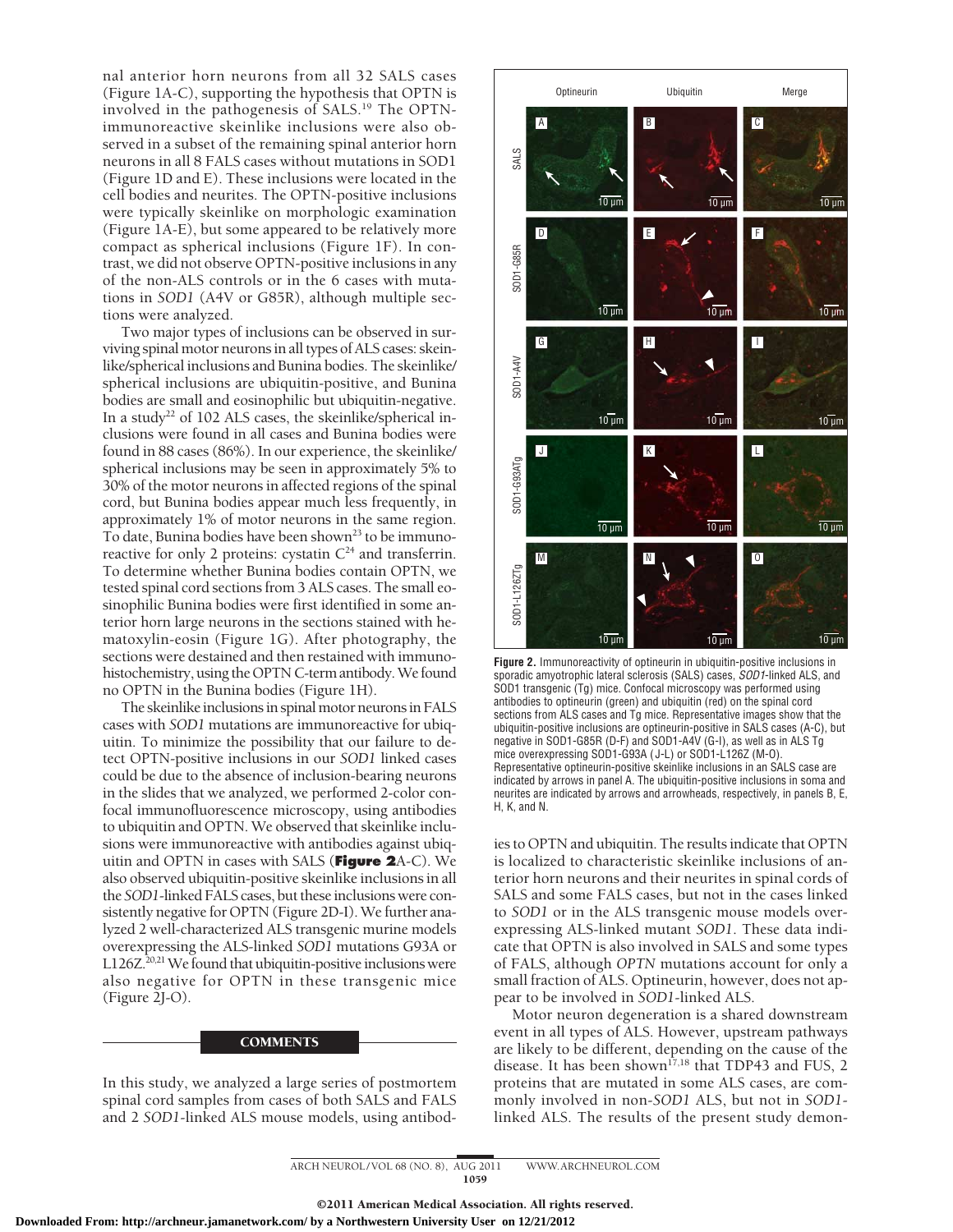

**Figure 3.** Schematic model depicting 2 parallel pathways involved in the pathogenesis of amyotrophic lateral sclerosis (ALS). TDP-43, FUS, and optineurin are components of pathologic inclusions in sporadic ALS (SALS) and *SOD1*-negative familial ALS (FALS). SOD1-positive inclusions are exclusively present in *SOD1*-linked FALS. Ubiquitin and p62 may represent a common pathway involved in the formation of skeinlike inclusions, eventually leading to motor neuron degeneration.

strate that OPTN, another protein mutated in a small fraction of ALS cases, is also involved in non-*SOD1* ALS. The findings suggest that OPTN, similarly to TDP43 and FUS, may play a role in the pathogenesis of most cases of ALS, whereas *SOD1*-linked ALS has a distinct pathogenic pathway (**Figure 3**).

We used immunostaining to examine the presence of OPTN in the ALS-specific skeinlike inclusions in different types of ALS. Immunostaining involves the binding of an antibody to a cellular or tissue epitope of interest and visualization of the bound product by a detection system. The sensitivity and specificity of immunostaining can be affected by several factors, such as tissue preservation and processing, epitope retrieval procedure, the amount of epitopes to be detected in the tissue, and the quality of the antibody and detection system. In our previous study, $17$  we noticed that only 3 of 9 FUS antibodies could be successfully used for detection of FUS inclusions in non-*SOD1* ALS cases; moreover, the intensity of signals yielded by these 3 antibodies might vary depending on the antibody used. These observations suggest the importance of antibody sensitivity for immunostaining. Another issue related to antibody sensitivity may involve the relative amount of specific epitopes in the inclusions. If sufficient amounts of epitopes are present, they may be readily detected with most relevant antibodies, as shown by SOD1-positive inclusions detected by different SOD1 antibodies in *SOD1*-linked ALS.20 Based on these considerations, although we are not able to exclude the possibility that OPTN is present in the SOD1 immunoreactive skeinlike inclusions in *SOD1*-linked ALS, it is plausible that OPTN is involved to a far less degree (or perhaps not involved) in *SOD1*-linked ALS than in non-*SOD1* ALS. Therefore, *SOD1*-linked ALS may represent a unique type of ALS in which the skeinlike inclusions are predominantly composed of SOD1. However, the skeinlike inclusions in non-*SOD1* ALS may be composed of many other ALS-risk constituents, including TDP43, FUS, OPTN, and unidentified proteins. In fact, we noticed that immunoreactivity of the skeinlike inclusions in non-*SOD1* ALS cases was strongest with the TDP43 antibody (10782-2-AP; ProteinTech Group, Inc, Chicago, Illinois), followed by FUS antibody (11570-1- AP; ProteinTech Group, Inc) and OPTN C-term anti-

body (catalog No. 100000, Cayman Chemical). However, the relevance of the immunoreactivity strength to the relative roles of these proteins in the pathogenic process in non-*SOD1* ALS is unclear.

The exact physiologic function of OPTN and its role in ALS remain to be elucidated. It has been shown that OPTN can interact with adenovirus E3-14.7K protein,<sup>25</sup> huntingtin,<sup>26</sup> transcription factor IIIA,<sup>27</sup> Rab8,<sup>28</sup> myosin VI,<sup>29</sup> and ubiquitinated receptor-interacting protein.<sup>30</sup> Through these interactions, OPTN may play important roles in various cellular processes, such as apoptosis, inflammation, membrane and vesicle trafficking, and transcriptional activation. Optineurin competes with nuclear factor  $\kappa$ B essential modulator for binding to the receptorinteracting protein and inhibits nuclear factor **KB** activation.30 Notably, the ALS-linked OPTN mutations result in an altered pattern of intracellular distribution and/or a loss of ability to inhibit nuclear factor  $\kappa$ B activity. $^{19}$ 

Divergent mechanisms have been proposed<sup>19</sup> for *OPTN*linked ALS, depending on the types of mutation. For the homozygous premature termination codon mutations, such as exon 5 deletion and Q398X, loss of OPTN functions are apparently involved; for heterozygous E478G, the abnormal accumulation of the mutant OPTN may be deleterious.19 The characteristic skeinlike inclusions identified in non-*SOD1* ALS cases have suggested pathogenic roles of these inclusions in non-*SOD1* ALS. Two likely mechanisms may exist: (1) the inclusions are deleterious and (2) the inclusions, which may or may not be "protective" to the cell, trap some cellular proteins that are essential for normal cellular function, leading to a lossof-function effect. Identification of the loss-of-function mutations in *OPTN*-linked ALS, together with the observation that OPTN is present in the skeinlike inclusions in most non-*OPTN* ALS, supports the notion that OPTN is one of such essential proteins for extended motor neuron survival. Co-localization of the 3 known ALSlinked proteins (TDP43, FUS, and OPTN) in the skeinlike inclusions in non-*SOD1* ALS suggests a pathogenic role of the aberrant interaction of specific proteins in the pathogenesis of the disease. Further studies of TDP43, FUS, and OPTN should provide new insight toward an understanding of the pathogenic mechanisms responsible not only for the subtypes of FALS but also for SALS,